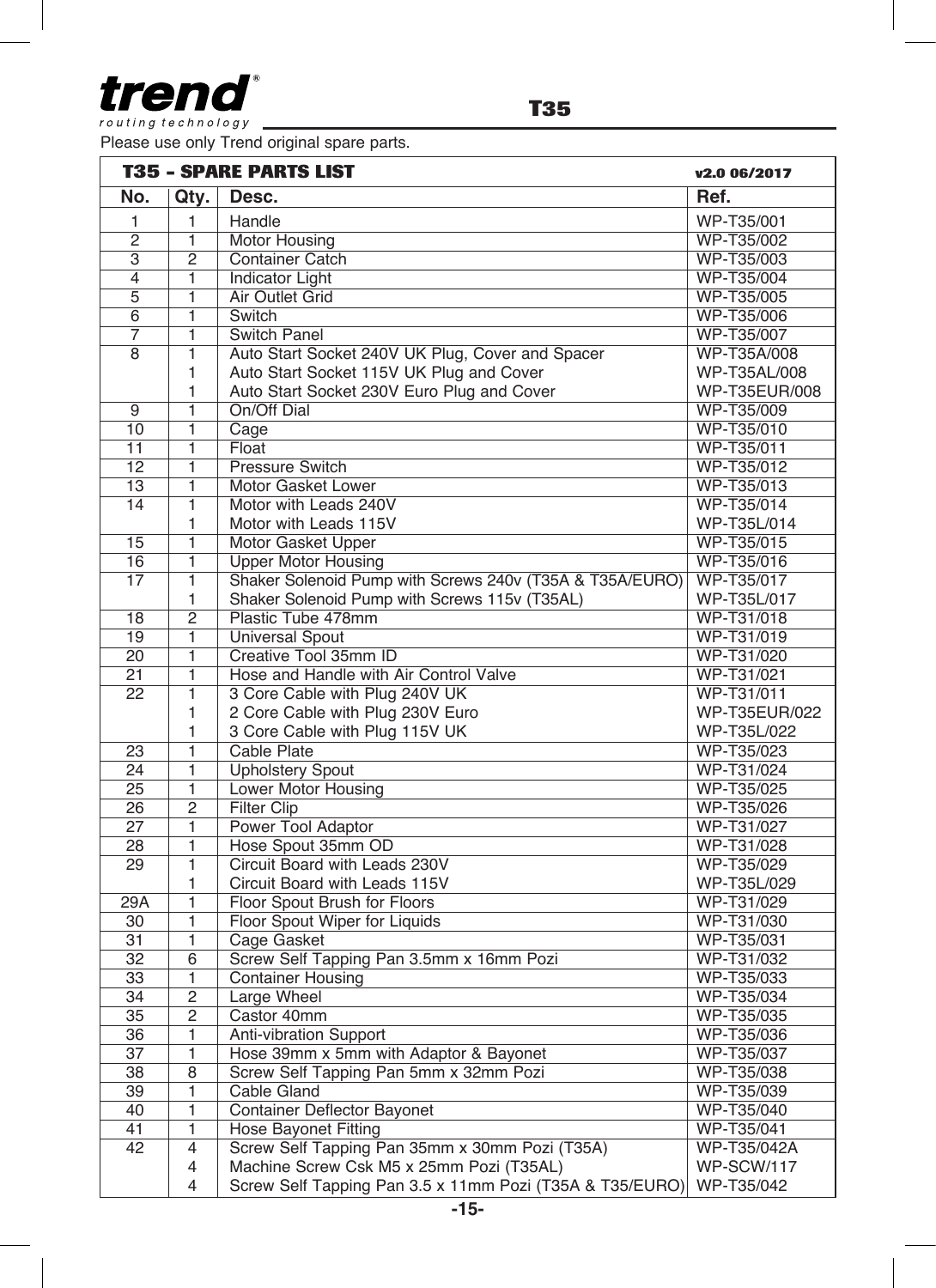

| <b>T35 - SPARE PARTS LIST</b><br>v1.0 04/2017 |   |                              |           |  |
|-----------------------------------------------|---|------------------------------|-----------|--|
| 43                                            | 4 | Hex Nut M5 Nyloc (T35AL)     | WP-NUT/27 |  |
| 44                                            | 2 | Machine Screw M4 x 10mm Pozi | WP-SCW/68 |  |
| 45                                            |   | Carbon Filter                | T35/6     |  |
| 46                                            |   | <b>HEPA Filter</b>           | T35/5     |  |
| 47                                            |   | Polyurethane Foam Filter     | T35/4     |  |
| 48                                            |   | Round Brush                  | T31/3     |  |
| 49                                            |   | Cartridge Filter HEPA        | T35/2     |  |
| 50                                            |   | Micro Filter Bag             | T35/1     |  |
| 51                                            |   | Manual                       | MANU/T35  |  |

| <b>PROBLEM</b>                            | <b>SOLUTION</b>                                                                                                                                                                                                                                                                                                                                                                                           |  |
|-------------------------------------------|-----------------------------------------------------------------------------------------------------------------------------------------------------------------------------------------------------------------------------------------------------------------------------------------------------------------------------------------------------------------------------------------------------------|--|
| Motor does not start                      | The ON/OFF switch is not activated.<br>Power cable is not attached to power<br>supply. Fuse of the plug has<br>blown requiring replacement of fuse.                                                                                                                                                                                                                                                       |  |
| Suction capacity decreases.               | Remove blockages in the suction nozzle,<br>suction tube, suction hose or filters.<br>Replace the paper collection bag.<br>Check for proper installation of the filters.<br>Clean or replace the filters.                                                                                                                                                                                                  |  |
| Vacuum stops running.                     | 1. Turn the vacuum off and disconnect<br>vacuum cleaner from power source.<br>2. Empty the canister, if needed.<br>3. Allow the unit to cool.<br>4. Plug the power cable into an appropriate<br>outlet and turn on/off switch to the ON<br>position to test. If vacuum will not restart<br>contact your seller or check the location of<br>your nearest authorised Trend Service<br>Agent on the website. |  |
| Dust comes out while vacuuming            | Check for proper installation of the filters.<br>Ensure filters are not damaged; replace if<br>necessary. Ensure filter seals are in<br>place and are secure.                                                                                                                                                                                                                                             |  |
| No suction power during wet cleaning.     | Container is full; float has closed the<br>suction opening. Switch off cleaner<br>and empty the tank.                                                                                                                                                                                                                                                                                                     |  |
| Power tool does not turn on in AUTO mode. | The switch AUTO is not in position AUTO.<br>Power tool is defective. Check that the<br>power tool works or that the plug is<br>inserted properly.                                                                                                                                                                                                                                                         |  |
| Airflow indicator light remains on.       | Blockage or collection bag is full. Clear<br>blockage or replace collection bag.                                                                                                                                                                                                                                                                                                                          |  |